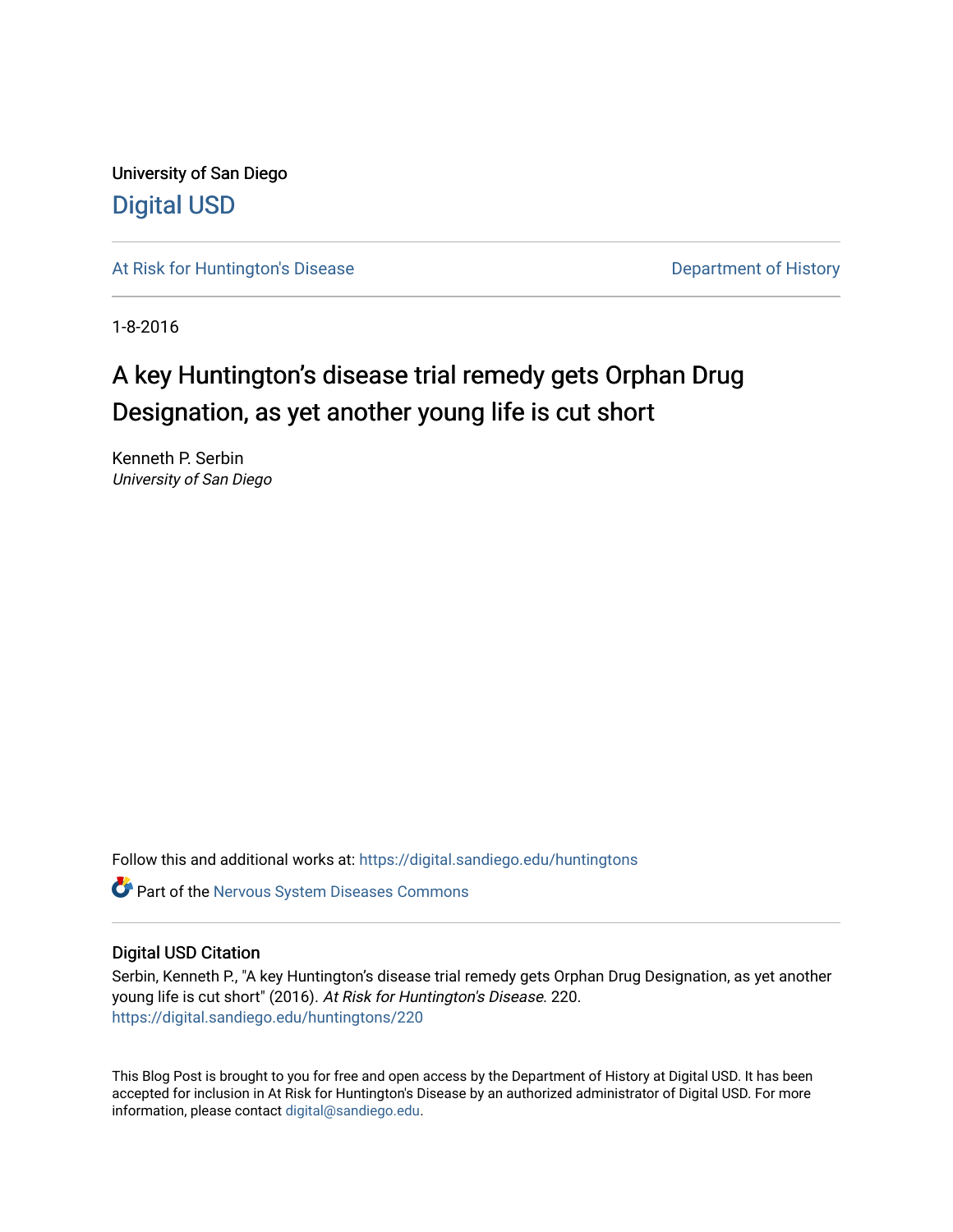#### More **[Create Blog](https://www.blogger.com/home#create) [Sign In](https://www.blogger.com/)**

# [At Risk for Huntington's Disease](http://curehd.blogspot.com/)

*HD is a genetically caused brain disorder that causes uncontrollable bodily movements and robs people's ability to walk, talk, eat, and think. The final result is a slow, ugly death. Children of parents with HD have a 50-50 chance of inheriting the disease. There is no cure or treatment.*

# Blog Archive

- $\blacktriangleright$  [2021](http://curehd.blogspot.com/2021/) (12)
- $2020(16)$  $2020(16)$
- $2019(19)$  $2019(19)$
- $\blacktriangleright$  [2018](http://curehd.blogspot.com/2018/) (16)
- $2017(14)$  $2017(14)$
- $2016(13)$  $2016(13)$
- [►](javascript:void(0)) [November](http://curehd.blogspot.com/2016/11/) (2)
- [►](javascript:void(0)) [October](http://curehd.blogspot.com/2016/10/) (1)
- [►](javascript:void(0)) [September](http://curehd.blogspot.com/2016/09/) (1)
- $\blacktriangleright$  [May](http://curehd.blogspot.com/2016/05/) (2)
- $\blacktriangleright$  [April](http://curehd.blogspot.com/2016/04/) (2)
- $\blacktriangleright$  [March](http://curehd.blogspot.com/2016/03/) (1)
- [►](javascript:void(0)) [February](http://curehd.blogspot.com/2016/02/) (2)

[▼](javascript:void(0)) [January](http://curehd.blogspot.com/2016/01/) (2) Defeating [Huntington's](http://curehd.blogspot.com/2016/01/defeating-huntingtons-disease-starts.html) disease starts with taking ...

A key [Huntington's](http://curehd.blogspot.com/2016/01/a-key-huntingtons-disease-trial-remedy.html) disease trial remedy gets Orpha...

- $2015(24)$  $2015(24)$
- $2014(24)$  $2014(24)$
- $-2013(30)$  $-2013(30)$  $-2013(30)$
- $\blacktriangleright$  [2012](http://curehd.blogspot.com/2012/) (26)
- $\blacktriangleright$  [2011](http://curehd.blogspot.com/2011/) (33)
- [►](javascript:void(0)) [2010](http://curehd.blogspot.com/2010/) (26)
- $\blacktriangleright$  [2009](http://curehd.blogspot.com/2009/) (21)
- $-2008(7)$  $-2008(7)$  $-2008(7)$
- $\blacktriangleright$  [2007](http://curehd.blogspot.com/2007/) $(7)$
- $\blacktriangleright$  [2006](http://curehd.blogspot.com/2006/) (4)
- $\blacktriangleright$  [2005](http://curehd.blogspot.com/2005/) (17)

# About Me **GENE [VERITAS](https://www.blogger.com/profile/10911736205741688185)**

View my [complete](https://www.blogger.com/profile/10911736205741688185) profile

# HD Links

[Huntington's](http://www.hdsa.org/) Disease Society of America [International](http://www.huntington-assoc.com/) Huntington **Association** 

#### FRIDAY, JANUARY 08, 2016

A key Huntington's disease trial remedy gets Orphan Drug Designation, as yet another young life is cut short

[Ionis Pharmaceuticals, Inc.](http://www.ionispharma.com/) (formerly Isis Pharmaceuticals) has achieved another milestone in its search for a treatment for Huntington's disease: on January 5 the company announced that the U.S. Food and Drug Administration (FDA) granted [Orphan Drug Designation](http://www.fda.gov/ForIndustry/DevelopingProductsforRareDiseasesConditions/ucm2005525.htm) for its genesilencing drug, currently under study in a clinical trial in Europe and Canada.

The FDA designation, intended to facilitate development of the test drug IONIS-HTT $_{Rx}$  by offering financial incentives and assistance, could not come at a better time. Huntington's disease patients – like 18-year-old Terry Leach of San Diego, who died the morning of January 2 – continue to succumb to this devastating, untreatable disorder.

"Although the toxic protein produced from the huntingtin (HTT) gene in HD patients has been a target of interest for many years, IONIS-HTT $_{\rm{Rx}}$  is the first therapy to enter clinical development that is designed to treat the underlying cause of this fatal disease," Frank Bennett, Ph.D., Ionis's senior vice president of research, said in a company [press release.](http://ir.ionispharma.com/phoenix.zhtml?c=222170&p=irol-newsArticle&ID=2126154) "The granting of Orphan Drug Designation in both the U.S. and Europe highlights the significant need for a drug that could transform the treatment of HD."

HD-affected Phase I clinical trial volunteers in London received the first dosing of IONIS-HTT<sub>Rx</sub> in the October 2015 <u>(click here</u> to read more). [IONIS-HTTRx could potentially reduce, partly reverse, and even prevent](http://www.curehd.blogspot.com/2014/09/moving-toward-potential-treatment-isis.html) symptoms.

Likely ending in 2017, Phase I is testing primarily for safety and tolerability. If it is successful, Phase II and III trials measuring the drug efficacy's would ensue. Together the three phases of a trial typically take at least five years. If the trial is successful, a drug could become available around 2020.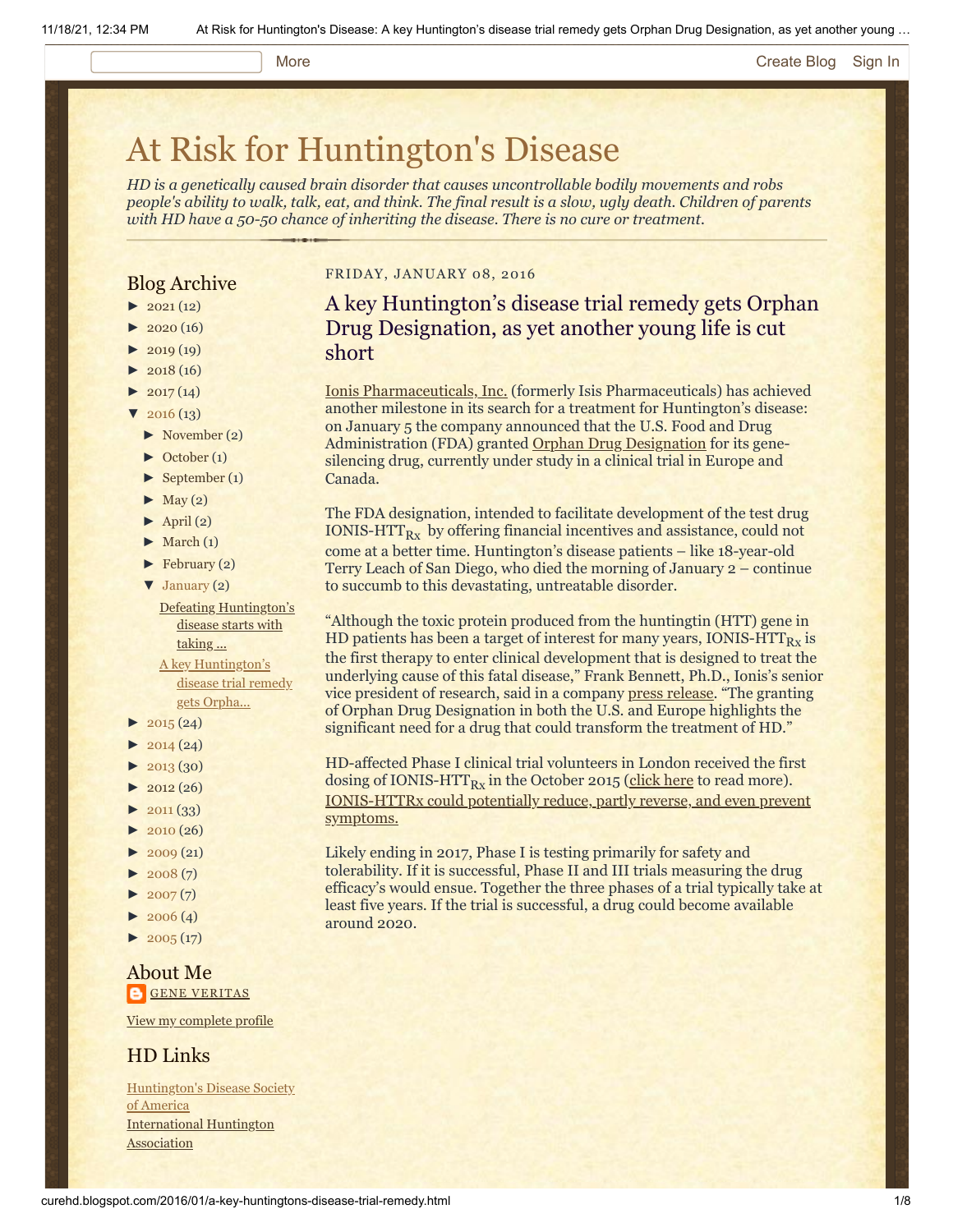11/18/21, 12:34 PM At Risk for Huntington's Disease: A key Huntington's disease trial remedy gets Orphan Drug Designation, as yet another young …

[Huntington's](http://hddrugworks.org/) Disease Drug **Works** [Huntington's](http://www.hdlighthouse.org/) Disease **Lighthouse Hereditary Disease [Foundation](http://www.hdfoundation.org/)** [Huntington's](http://www.hdac.org/) Disease Advocacy Center Thomas [Cellini Huntington's](http://www.ourtchfoundation.org/) Foundation HDSA Orange County (CA) **[Affiliate](http://www.hdsaoc.org/)** HD Free with [PGD!](http://www.hdfreewithpgd.com/) [Stanford](http://www.stanford.edu/group/hopes/) HOPES Earth Source [CoQ10,](http://www.escoq10.com/) Inc.

# HD Blogs and Individuals

Chris Furbee: [Huntingtons](http://www.huntingtonsdance.org/) **Dance** Angela F.: Surviving [Huntington's?](http://survivinghuntingtons.blogspot.com/) Heather's [Huntington's](http://heatherdugdale.angelfire.com/) Disease Page



*Frank Bennett, Ph.D. (photo by Dr. Ed Wild)*

#### **Increased dialogue, helpful benefits**

"We were pretty excited to get Orphan Drug Designation," Kristina Bowyer, Ionis's executive director of patient advocacy, said in a phone interview on January 5. Ionis is based in Carlsbad, CA.

The designation means that the FDA recognizes "the severity of the disease and the limited population," she noted.

The designation creates an opportunity for increased dialogue between Ionis and the FDA regarding the IONIS-HTT $_{\rm{Rx}}$  clinical trial, Bowyer explained.

Such extra communication can help resolve the unique issues of orphan disease trials. Because an orphan disease like HD involves fewer than 200,000 patients and very specific approaches to treatments, the design of clinical trials is atypical, Bowyer said. The smaller number of potential volunteers also means that the FDA might have to approve a smaller than normal trial, and sometimes perhaps even a faster trial, she added.

"It's an area where our technology is well-suited," Bowyer continued, referring to the [antisense oligonucleotides](http://www.ionispharma.com/rd/antisense-technology/discovery-platform/basic-science/) that form the backbone of all Ionis drugs. "We have been able to focus on several rare diseases with a known target."

By law, as outlined in the press release and in an e-mail from Bowyer, the Orphan Drug Designation includes significant financial benefits for Ionis: seven years of market exclusivity in the U.S. if the FDA approves the drug, tax credits related to clinical trial expenses, FDA assistance in clinical trial design, and a waiver of Prescription Drug User Fee Act filing fees – over \$1 million per drug as of fiscal year 2009.

"These benefits help manufacturers recover the costs of developing a drug for small numbers of people," Bowyer wrote. The Orphan Drug Act was signed into law in 1983.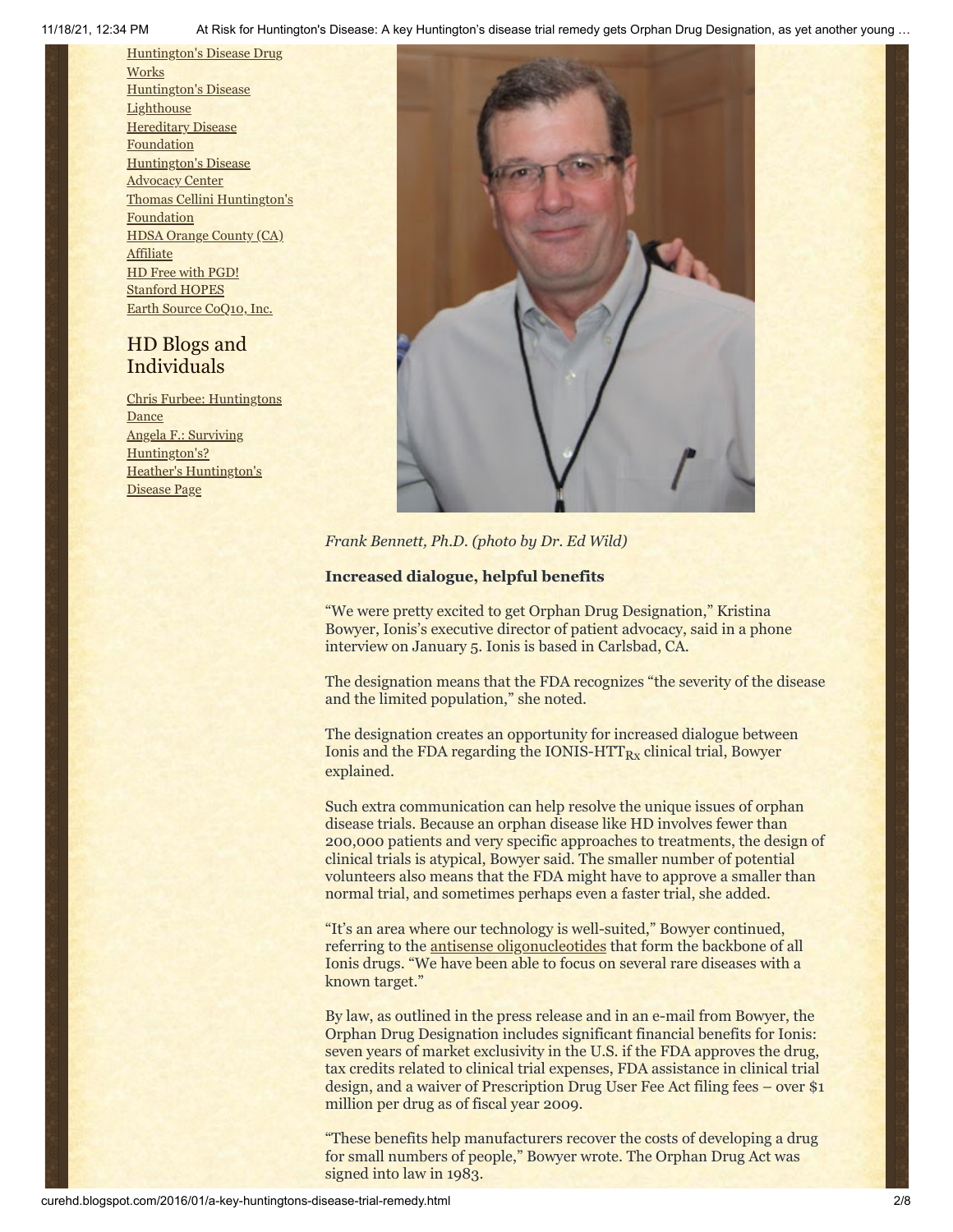

*Kristina Bowyer (photo by Gene Veritas)*

#### **Trial 'moving along well'**

In IONIS-HTT $_{\rm{Rx}}$ , HTT stands for the gene huntingtin, and Rx for medical treatment. The train has just recently begun, so, Ionis has reported no official update at this time.

"Everything is moving along very well," Bowyer said.

#### **The new name**

Ionis has also adapted well to its name change, announced on December 18, 2015, in response to concerns about confusing the name Isis Pharmaceuticals, Inc., with the acronym "ISIS" used in the Englishlanguage media for the Middle Eastern terrorist organization, the Islamic State. Isis Pharmaceuticals was founded in 1989.

"We want people when they hear or say our name to think about the incredible drugs we're developing and not a terrorist group," Wade Walke, [Ph.D., vice president of communications and investor relations, told the](http://fortune.com/2015/12/18/isis-pharmaceuticals-name-change-terrorists/) press.

Ionis chose its new name based on employee suggestions.

"It seemed to me that everybody came together and decided that Ionis was [a nice-sounding, feeling name, as soon as someone hit on it,"](http://www.sandiegouniontribune.com/news/2015/dec/18/isis-ionis-name-change/) said Stanley Crooke, M.D., Ph.D., Ionis's chairman of the board and CEO. The new moniker is a so-called [empty vessel name](http://www.ahundredmonkeys.com/empty-vessel-company-names/) and has no inherent meaning other than what the company does, he added.

[Said Dr. Crooke](https://www.washingtonpost.com/news/morning-mix/wp/2015/12/21/when-your-4-letter-brand-becomes-a-4-letter-word-how-isis-pharmaceuticals-became-ionis/): "We're here for the patients. We're not here for our name."

*(Disclosure: I hold a symbolic amount of Ionis shares.)*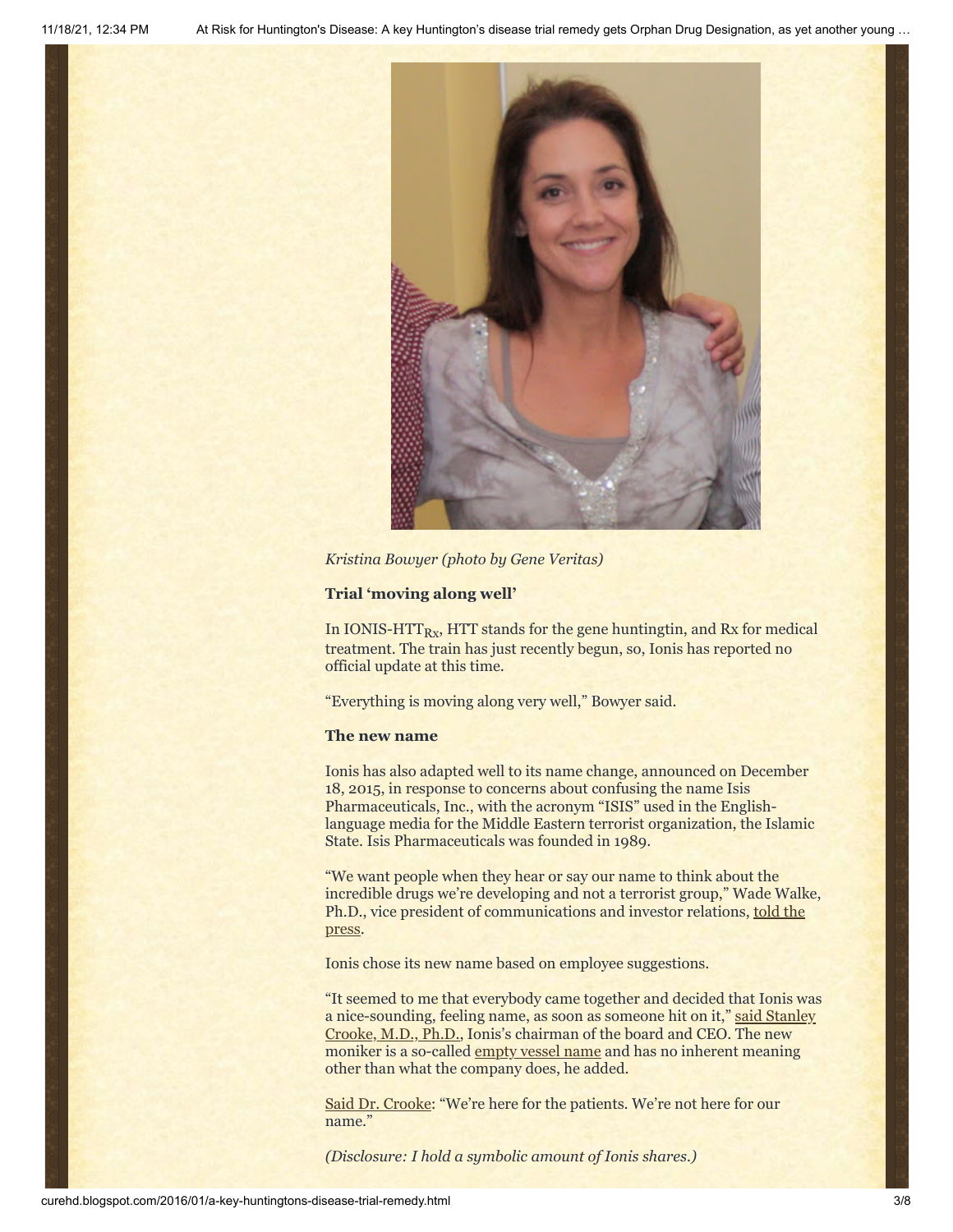

#### *The Ionis logo*

#### **Too late for Terry, other 'HD angels'**

I remember that Dr. Crooke spoke the same phrase – "We're here for the patients" – when I met him briefly during one of my first visits to the company in the late 2000s.

I also remember visiting Terry Leach on Labor Day 2015. He was slowly but inexorably slipping away from the ravages of [juvenile HD,](http://jhdkids.com/) a particularly devastating form of the disease ([click here](http://www.curehd.blogspot.com/2015/09/as-he-lay-dying-fda-and-huntingtons.html) to read more about my visit).

Nevertheless, I was still shocked by his death on January 2.

What a horrible time to lose a family member. New Year's will forever remind Terry's mother Angela and his siblings of his passing.

My immediate reaction that morning was one of intense anger.

No 18-year-old should die!

Having had the privilege of knowing Terry and his family, I felt that I had failed as an advocate to speed the progress towards treatments.

Why hadn't the Ionis trial come in time to save Terry and the other "Huntington's disease angels" who have passed in recent weeks?

I know that HD researchers may have similar thoughts, as they work with the specter of this killer disease ever looming.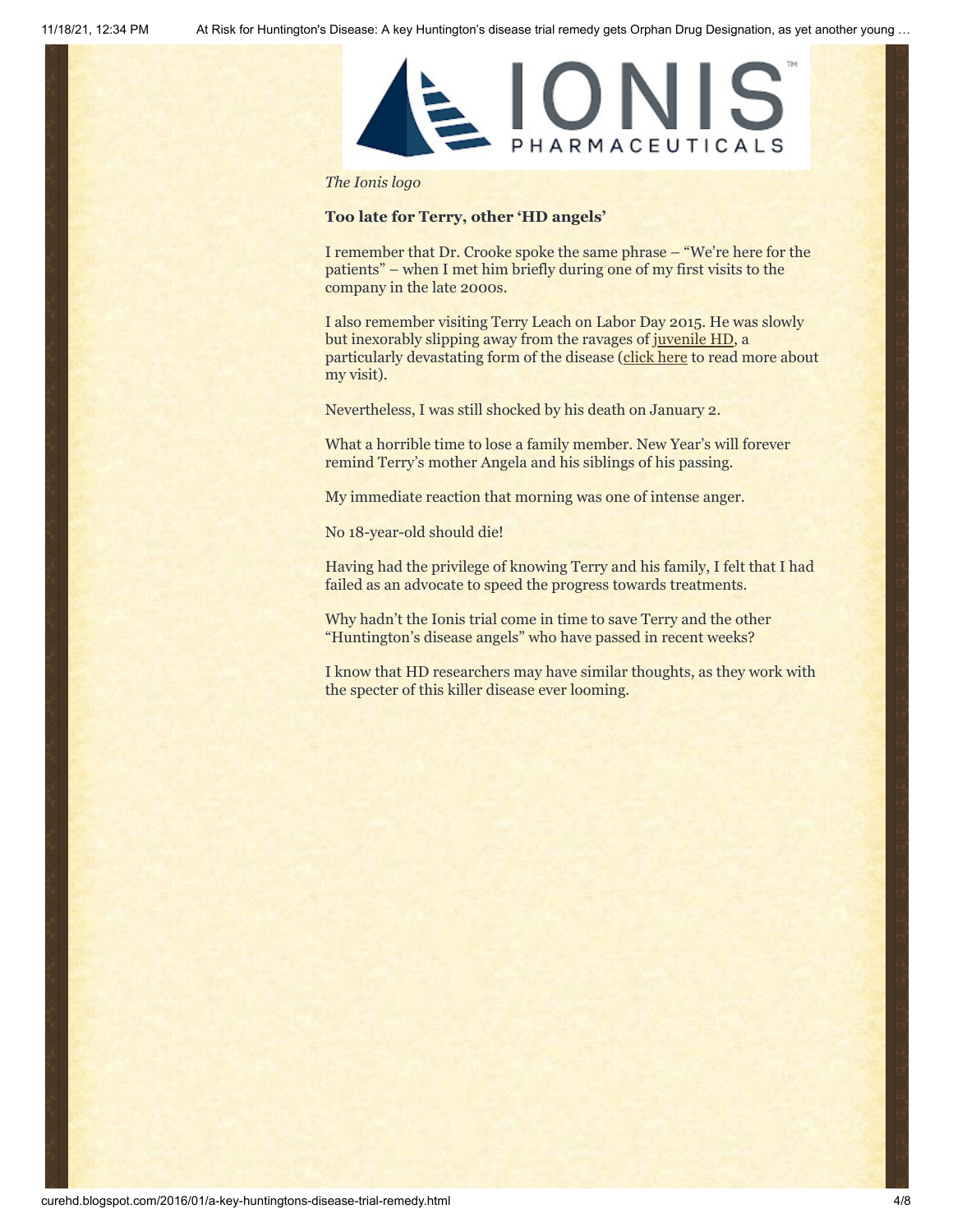

*Terry Leach (family photo)*

#### **Keeping the faith**

Later in the day, knowing that I needed to transcend my anger and sadness, I recalled that a new year always brings hope. As I took a long, strenuous walk with my dog through our hilly neighborhood, I renewed my resolve to fight HD in 2016.

I spoke to Angela a few times that weekend. Instead of a wake and church service, the family will hold a remembrance for Terry at the family home on January 16. A Christian minister will preside.

At Angela's request, I wrote some words for the back of the remembrance cards she's having made: "With his infectious smile and fortitude, Terry set an example for all to follow. His life was short, but full of love and joy. He is now free to walk with the Lord."

Understandably, Angela was too drained to talk much. She did confirm that Terry – despite his inability to talk, his confinement to a wheelchair, and years of ingesting food through a feeding tube – had achieved his high school diploma. He had attended school through mid-2015, receiving assistance in a program for the disabled.

I asked Angela if she had any words for the HD community.

She said: "Just to keep their faith."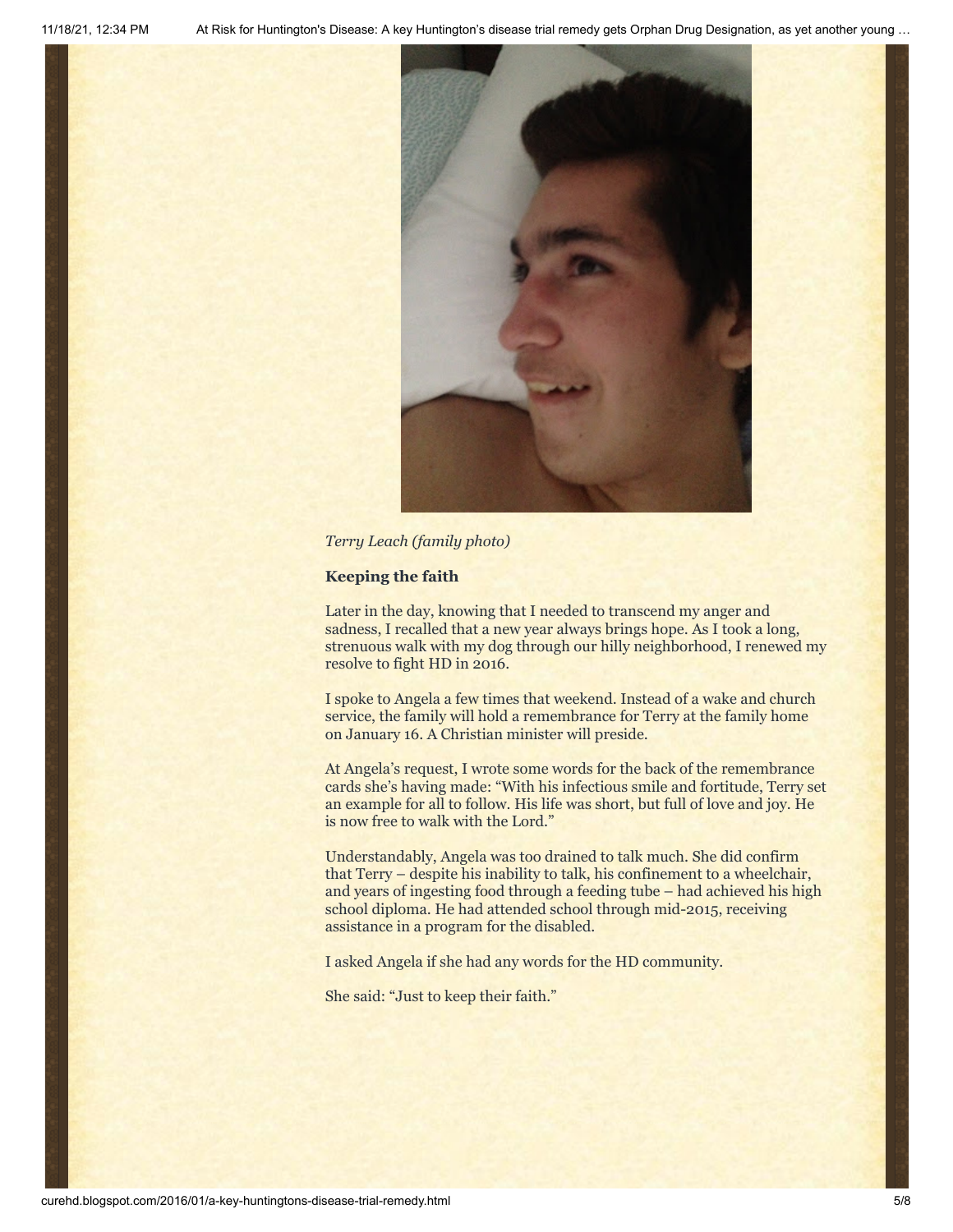

*Angela Leach in 2012 holding artist Lee Ellingson's drawing of her son Terry as "SuperTerry," the superhero who knocks out Huntington's disease (photo by Gene Veritas)*

Posted by **Gene [Veritas](https://www.blogger.com/profile/03599828959793084715)** at [12:40](http://curehd.blogspot.com/2016/01/a-key-huntingtons-disease-trial-remedy.html) PM  $>1$ 

Labels: [clinical](http://curehd.blogspot.com/search/label/clinical%20trials) trials , [drug](http://curehd.blogspot.com/search/label/drug) , [FDA](http://curehd.blogspot.com/search/label/FDA) , [gene-silencing](http://curehd.blogspot.com/search/label/gene-silencing) , [huntingtin](http://curehd.blogspot.com/search/label/huntingtin) , Huntington's disease , Ionis [Pharmaceuticals](http://curehd.blogspot.com/search/label/Huntington%27s%20disease) , [IONIS-HTT-Rx](http://curehd.blogspot.com/search/label/IONIS-HTT-Rx) , Isis [Pharmaceuticals](http://curehd.blogspot.com/search/label/Isis%20Pharmaceuticals) , orphan disease , Orphan Drug [Desgination](http://curehd.blogspot.com/search/label/Orphan%20Drug%20Desgination) , [symptoms](http://curehd.blogspot.com/search/label/symptoms) , Terry [Leach](http://curehd.blogspot.com/search/label/Terry%20Leach) , [treatments](http://curehd.blogspot.com/search/label/treatments)

#### 2 comments:

#### **Anonymous said...**

Very interesting blog. Together with the family we look forward to a new drug that will free us from this disease.

 $\circ$ 

Greetings from Poland!

6:28 AM, [January](http://curehd.blogspot.com/2016/01/a-key-huntingtons-disease-trial-remedy.html?showComment=1452349739773#c9023818707392347716) 09, 2016

### **Anonymous said...**

Gene your contributions towards encouragement and research in the HD field are great.

What horrifys me is the uneeded suffering of ones LIKE Terry(don't know his history)! Excluding a limited number of those born post the 90s where parents truly had no possible knowledge of HD in their family or a late diagnosed , unplanned pregnancy there ought not be hardly any one born positive or at risk for the HD gene.In 1993 the gene test for HD had been found.

While an individual has a right to be too afraid too find out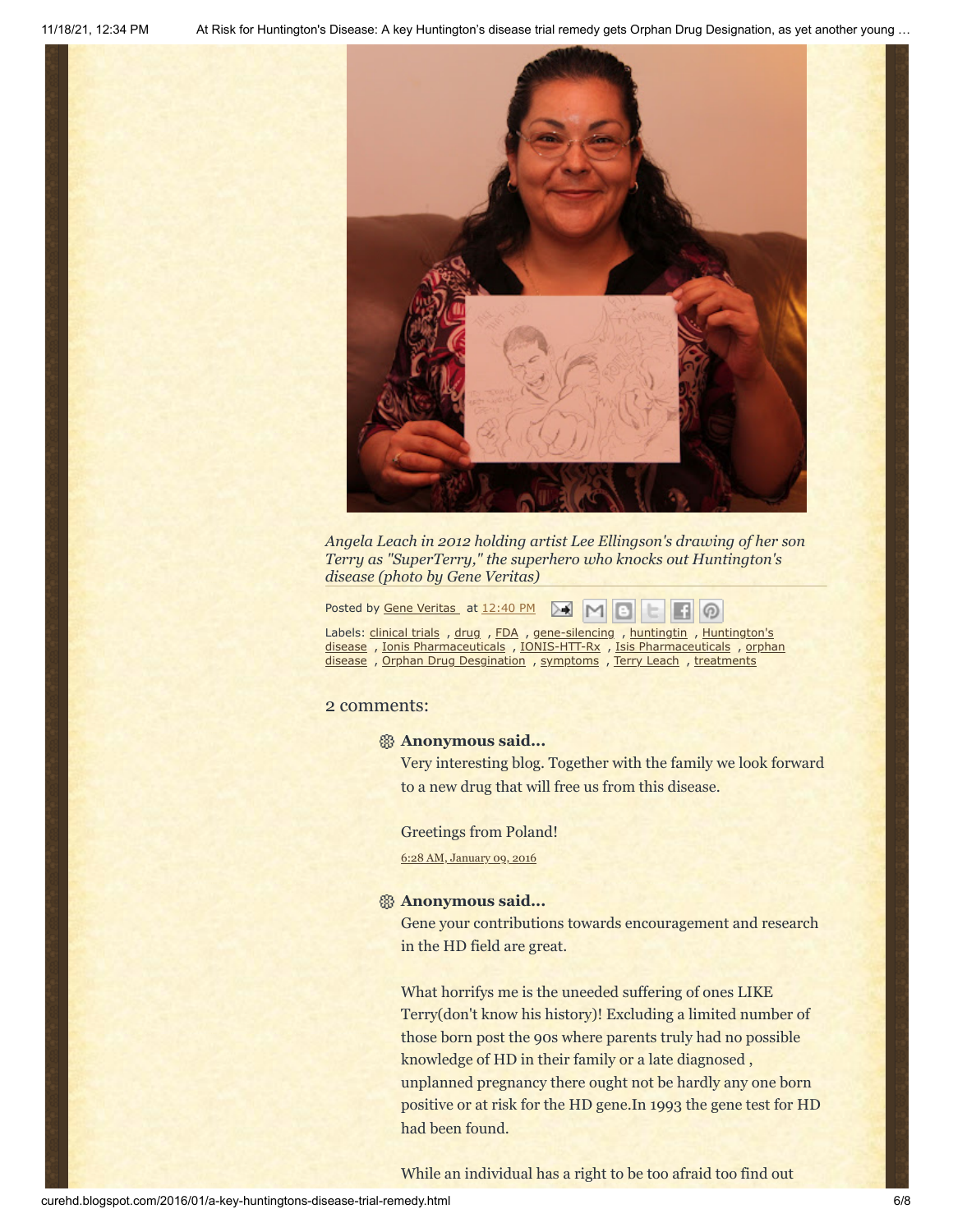their at risk status, it's unethical with recent options to procreate children with this HD gene risk. Just think if an at risk person finds just sustaining awareness of the disease affecting themselves how can such dare risking a child becoming a victim of this disease?

What about promoting the reduction of this disease via explaining the various levels of gene testing re embryos,preimplantation etc avoiding divulging parent's at risk status for the extra afraid, suggesting no children or adoption or donor sperm/eggs for super afraid and explaining the benefits of finding out ones at risk status for the understandably anxious though more open minded.

The other facts are that research has areas where pre symtomatic at risk persons, the earlier the better can be essesntial to furthering potential treatments. Furthermore, the reality is that any treatments that may become relatively effective will be so applied as early as possible as much of the time more established damage is generally resistant to being undone to any great extent.

#### HD will never have a true cure.Why?

Because no fetus, infant or unsymptomatic child who is at risk may ever are identified to apply any most effective treatment as the differences of HD gene positive persons means the porential pathologies are already on their course.

Eventually some treatments will possibly arrive that may provide some level of modifying the disease course in various numbers for various persons and earlier stages.Still 10 - 15 yrs away at best. Plus with the most treatable not daring to be identified as at risk. More likely the best treatments for those with an established level of HD might just slow down a bit some parts of the disease in their progression. A small difference, though a valuable gain for an individual, parallel to a certain cancer treatments mesured by up to 5yrs extra life.

It's sad an irrational that testing for HD gene status is a taboo topic,even for scientists to broach. Years go so fast that a persons late 30's -40's is really quite brief when becoming symtomatic will reveal one's avoided gene status.So avoidance got one a spouse who in modern times can go as soon as your symptomatic, got kids one with JDH, another who kills themself on drugs afraid of having the disease as no reason was ever applied to dealing with HD, no financial plans made re cut earning times. In top of that alone and declining you can't access any facilities and care that ought to and could have been more there because the ones like you who had shame and fear of being known to have HD in you or kin hid the true numbers